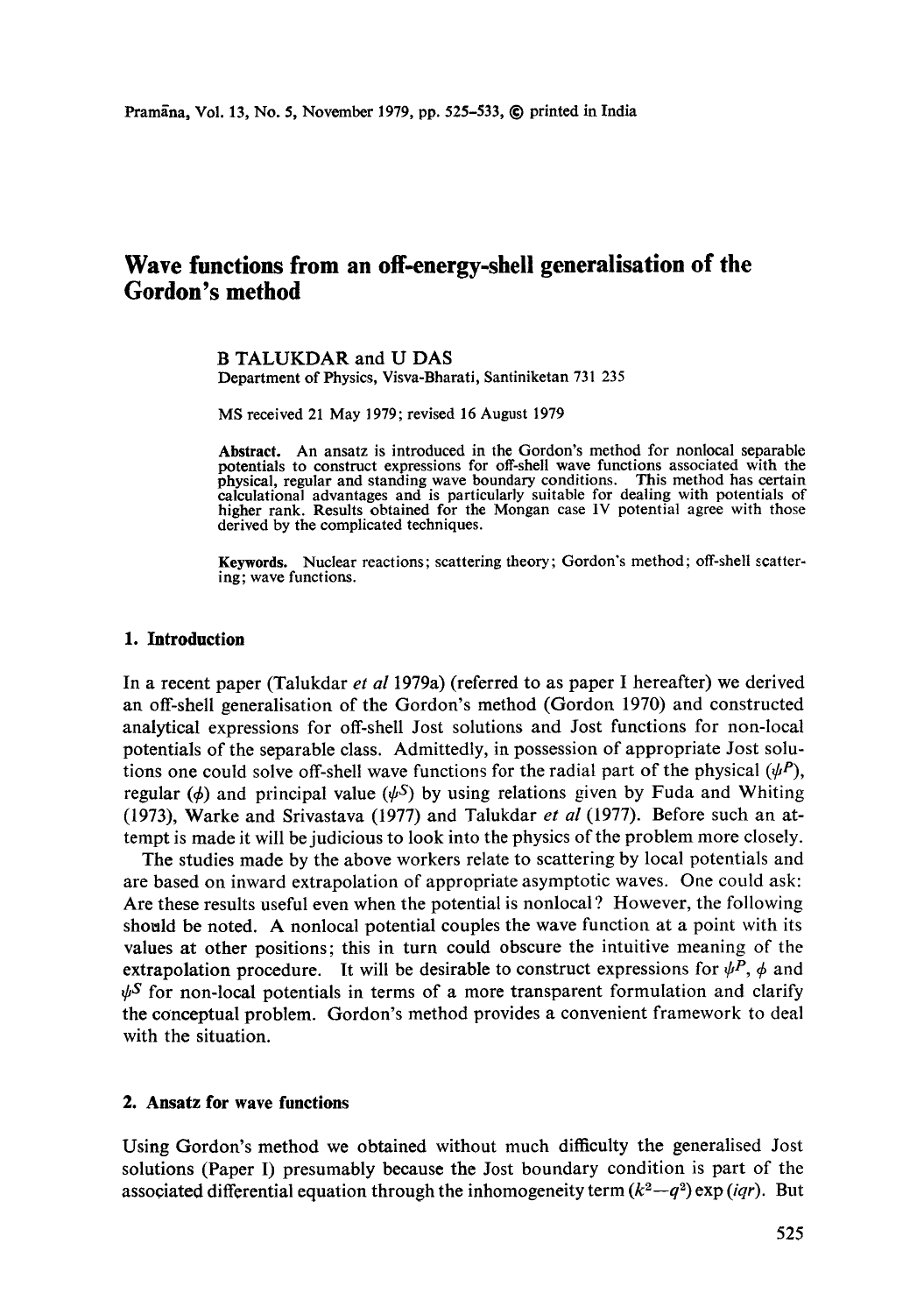the situation is a little complicated with other boundary conditions when we need an additional ansatz. We elucidate this point by dealing with the more simple Yamaguchi (1954) potential and generalise our method to obtain  $\psi^P$ ,  $\phi$  and  $\psi^S$  for a rank n separable potential. For simplicity, all our results relate to the s-wave case with the subscript  $l=0$  omitted; the generalisation to higher partial waves is trivial. We work in units in which  $\hbar^2/2m$  is unity.

For a rank *n* separable potential, the off-shell Jost solution  $f(k, q, r)$  satisfies the inhomogeneous differential equation

$$
\left(\frac{d^2}{dr^2}+k^2\right)f(k,q,r)-\sum_{i=1}^n\lambda_i v^{(i)}(r)\int_0^\infty v^{(i)}(s)f(k,q,s)ds=(k^2-q^2)\exp(iqr), (1)
$$

where k, q,  $\lambda_i$  and  $v^{(i)}$  have the same meaning as used in paper I. In contrast,  $\psi^P$ ,  $\phi$  and  $\psi^S$  satisfy

$$
\left(\frac{d^2}{dr^2}+k^2\right)R(k,q,r)-\sum_{i=1}^n\lambda_iv^{(i)}(r)\int\limits_0^\infty v^{(i)}(s)R(k,q,s)ds=\frac{k^2-q^2}{q^{\mu}}\sin qr\ (2)
$$

with  $\mu=0$  for  $\psi^P$  and  $\psi^S$  and  $\mu=1$  for  $\phi$ .

The Yamaguchi potential represents a rank one potential with the form factor  $v(r) = exp(-ar)$ . For this potential equations (1) and (2) read

$$
\left(\frac{d^2}{dr^2} + k^2\right) f(k, q, r) - \lambda \exp\left(-ar\right) \int_0^\infty \exp\left(-as\right) f(k, q, s) ds
$$

$$
= (k^2 - q^2) \exp\left(iqr\right), \tag{1a}
$$

and

$$
\left(\frac{a}{dr^2}+k^2\right) R\left(k,q,r\right)-\lambda \exp\left(-ar\right) \int\limits_{0}^{\infty} \exp\left(-as\right) R\left(k,q,s\right) ds
$$

$$
=\frac{k^2-q^2}{q^{\mu}}\sin qr.
$$
 (2a)

*0(3* 

In Gordon's method one solves these equations by assuming that the integrals

$$
\int_{0}^{\infty} \exp(-as) f(k, q, s) ds \text{ and } \int_{0}^{\infty} \exp(-as) R(k, q, s) ds
$$

are simply constants. The unknown constants which appear are determined by substituting the solutions back into respective differential equations and matching desired boundary conditions,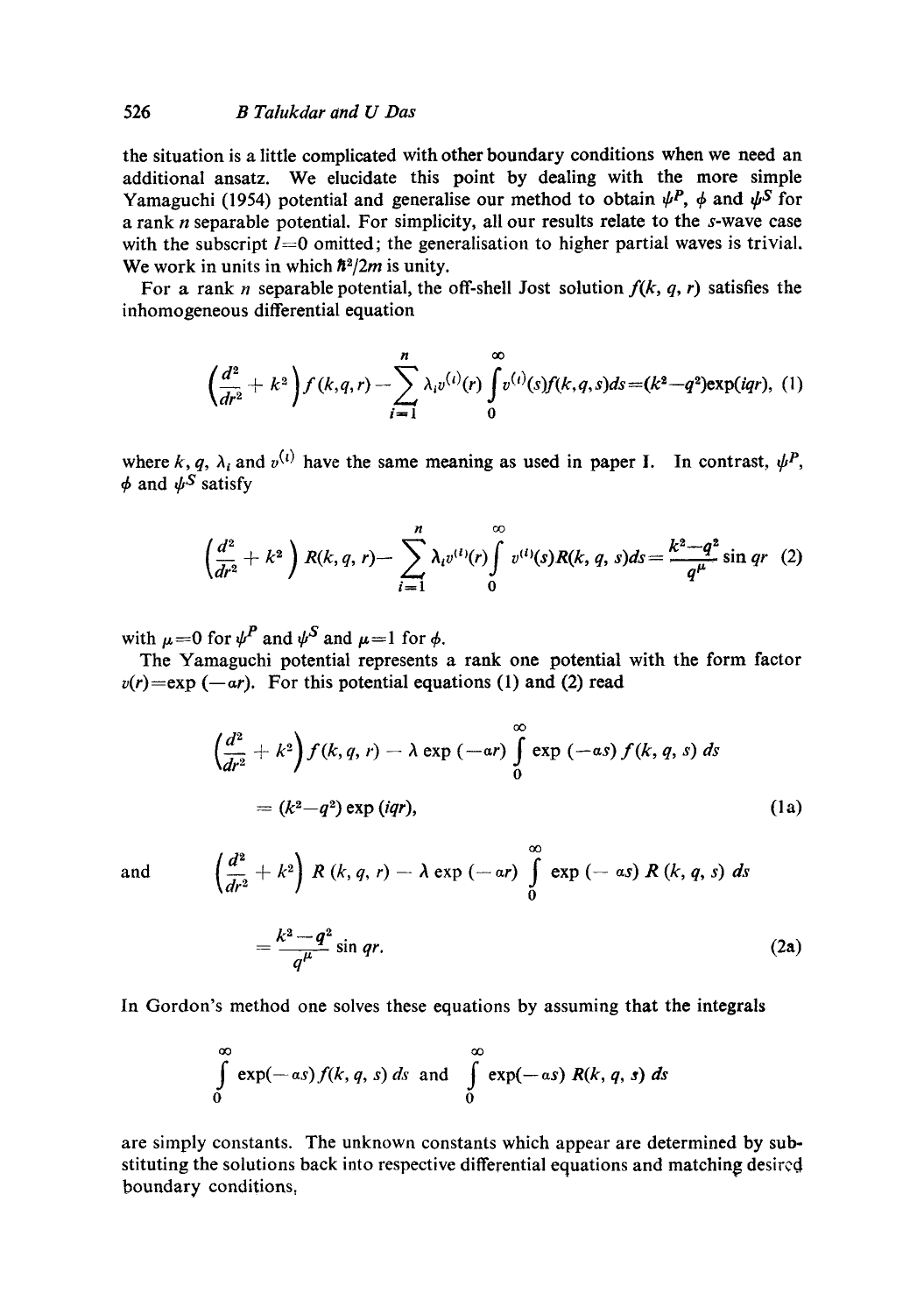oO

Let us first solve for the Jost solutions  $f(k, q, r)$ . From equation *(la)*  $f(k, q, r)$  is obtained in the form

$$
f(k, q, r) = \exp(iqr) + \frac{C(k, q)}{a^2 + k^2} \exp(-ar),
$$
 (3)

where  $C(k, q) = \lambda + \exp(-as) f(k, q, s) ds.$  (4) **o** 

As stated above the constants  $C(k, q)$  will be determined by combining (1a), (3) and (4). Meanwhile, the Jost boundary condition has already been incorporated in (3) since as  $r\rightarrow\infty$ ,  $f(k, q, r)$  goes to exp *(iqr)*. Thus we should no longer worry about the boundary condition. The constant  $C(k, q)$  is obtained as

$$
C(k, q) = \frac{\lambda}{D(k)} \frac{1}{a^2 + k^2} \frac{1}{a - iq},
$$
\n<sup>(5)</sup>

with the Fredholm determinant

$$
D(k) = 1 - \frac{\lambda}{2a(a^2 + k^2)}.\tag{6}
$$

In a similar manner, the solution of (2a) is obtained in the form

$$
R(k, q, r) = \frac{\sin qr}{q^{\mu}} + \frac{d(k, q)}{a^2 + k^2} \exp - (\alpha r), \qquad (7)
$$

where 
$$
d(k, q) = \lambda \int_{0}^{\infty} \exp(-as) R(k, q, s) ds.
$$
 (8)

It is important to note that equation (7) does not involve any of the boundary conditions like the physical, regular or standing wave. We attempt to include the boundary condition by the following ansatz. We write

$$
R(k, q, r) = \frac{\sin qr}{q^{\mu}} + \frac{d(k, q)}{a^2 + k^2} [A \cos kr + B \sin kr + \exp (-ar)], \qquad (9)
$$

where  $A$  and  $B$  are constants to be determined by the actual boundary condition. Combining  $(7)$ ,  $(8)$  and  $(9)$ , we get

$$
d(k,q) = \frac{\lambda q^{1-\mu}}{\left(\mathfrak{a}^2 + q^2\right) D^{\pi}(k)},\tag{10}
$$

where  $D^{\pi}(k) = 1 - \frac{\lambda}{2a(a^2 + k^2)} - \frac{\lambda (Aa + Bk)}{(a^2 + k^2)^2}$ . (11)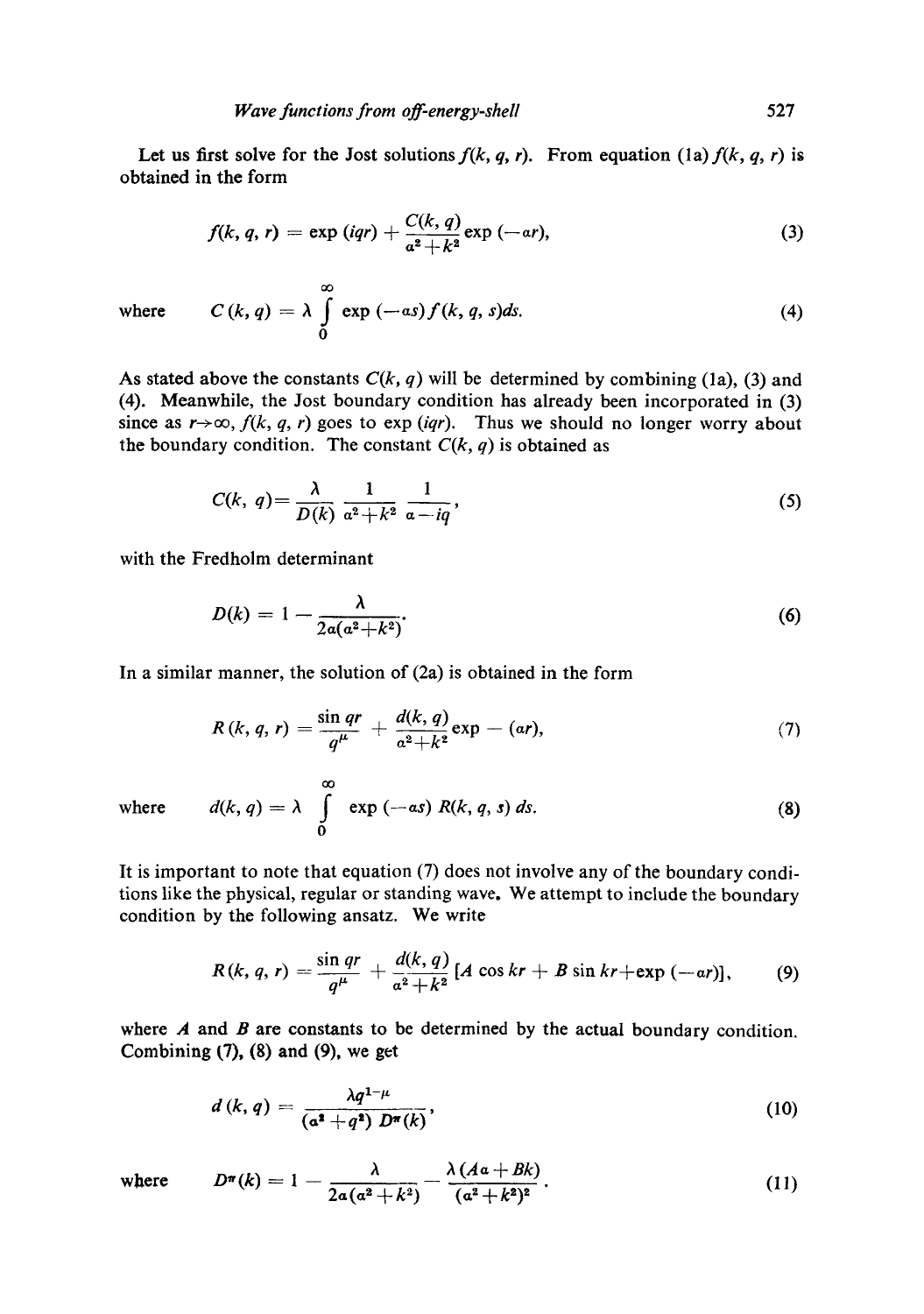The superscript  $\pi$  on D relate to the boundary condition to be imposed. More specifically,  $\pi$  will be substituted by P, R and S for physical, regular and standing wave boundary conditions respectively.

## *2.1. Physical solution (outgoing wave boundary condition)*

In this case  $\mu = 0$ . The wave function

$$
R(k, q, o) = \psi^P(k, q, o) = 0,
$$
\n(12)

and 
$$
\psi^P(k, q, r) \xrightarrow[r \to \infty]{} \sin qr - \frac{d(k, q)}{a^2 + k^2} \exp (ikr).
$$
 (13)

In view of  $(12)$  and  $(13)$  the coefficients A and B become

$$
A = -1, \quad B = -i. \tag{14}
$$

Thus the physical wave function is obtained as

$$
\psi^P(k,q,r)=\sin qr +\frac{\lambda q}{D^P(k)\left(\alpha^2+k^2\right)\left(\alpha^2+q^2\right)}\left[\exp\left(-ar\right)-\exp\left(ikr\right)\right],\tag{15}
$$

where 
$$
D^{P}(k) = 1 - \frac{\lambda}{2\alpha(\alpha^{2} + k^{2})} + \frac{\lambda(\alpha + ik)}{(\alpha^{2} + k^{2})^{2}}.
$$
 (16)

## 2.2. *Regular solution*

For the regular solution  $\mu=1$  and the boundary conditions are

$$
R(k, q, o) = \phi(k, q, o) = 0,
$$
 (17a)

and 
$$
\frac{d\phi(k,q,r)}{dr}\bigg|_{r=0} = 1.
$$
 (17b)

Using the boundary conditions (17), the coefficients A and B in (9) are found as

$$
A=-1, B=a/k. \tag{18}
$$

Thus the regular wave function  $\phi(k, q, r)$  is obtained in the form

$$
\phi(k,q,r)=\frac{\sin qr}{q}+\frac{\lambda}{D^R(k)(a^2+k^2)(a^2+q^2)}\bigg[\frac{a}{k}\sin kr-\cos kr+\exp(-ar)\bigg],\qquad(19)
$$

Where  $D^R(k)$  equals the Fredham determinant  $D(k)$  associated with the Jost solution since Yamaguchi potential is symmetric in r and *s*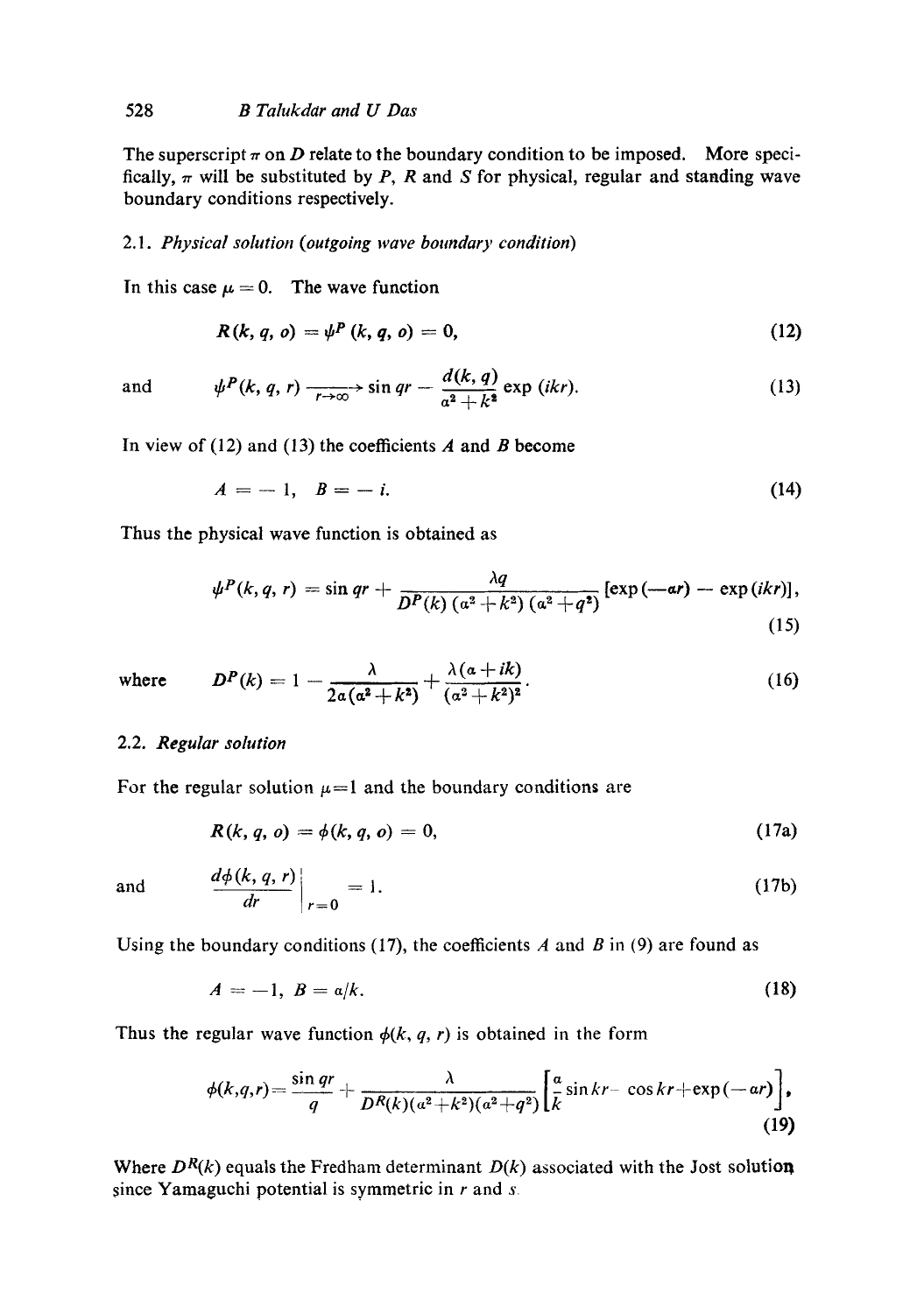#### 2.3. *Standing wave sohttion (principal value wave fimction)*

The boundary conditions for this solution are

$$
R(k, q, o) = \psi^S(k, q, o) = 0, \qquad (20a)
$$

and 
$$
\psi^S(k, q, r) \xrightarrow[r \to \infty]{} \sin qr - \frac{d(k, q)}{a^2 + k^2} \cos kr,
$$
 (20b)

with  $\mu=0$ . In this case

$$
A = -1 \text{ and } B = 0. \tag{21}
$$

Therefore  $\psi^S(k, q, r) = \sin qr + \frac{q}{DS(k) (q^2 + k^2) (q^2 + q^2)} [\exp(-ar) - \cos kr], (22)$ 

where 
$$
D^S(k) = 1 - \frac{\lambda}{2a(a^2 + k^2)} + \frac{\lambda a}{(a^2 + k^2)^2}
$$
. (23)

#### **3. Rank n separable potential**

Results to be presented for a rank  $n$  separable potential are now in order. In paper I we discussed in some detail the method for obtaining the Jost solution. We therefore concentrate our attention to other solutions. Denoting the integral co  $\lambda_i$   $\int v^{(i)}(s) R(k, q, s) ds$  by  $d_i (k, q)$  the general solution of equation (2) is written as 0

$$
R(k, q, r) = \frac{\sin qr}{q^{\mu}} + \sum_{i=1}^{n} [G_i(k, r) + A_i \cos kr + B_i \sin kr] d_i(k, q), \quad (24)
$$

where  $G_i$  (k, r) is the particular solution of

$$
\left(\frac{d^2}{dr^2}+k^2\right)G_i\left(k,r\right)=v^{(i)}\left(r\right).
$$
\n(25)

Clearly, the constants  $A_i$  and  $B_i$  in (24) will be determined by matching  $R(k, q, r)$  to the desired boundary condition. The treatment will be similar to that used for the Yamaguchi potential. Substituting (24) in (2) we see that  $d_i$ 's are determined from the matrix equation

$$
\sum_{j=1}^{n} \left[ \delta_{ij} - \lambda_i \int_0^{\infty} ds \, v^{(i)}(s) \left\{ G_j(k, s) + A_j \cos ks + B_j \sin ks \right\} \right] d_j(k, q)
$$
\n
$$
= \frac{\lambda_i}{q^{\mu}} \int_0^{\infty} \sin qs \, v^{(i)}(s) \, ds \tag{26}
$$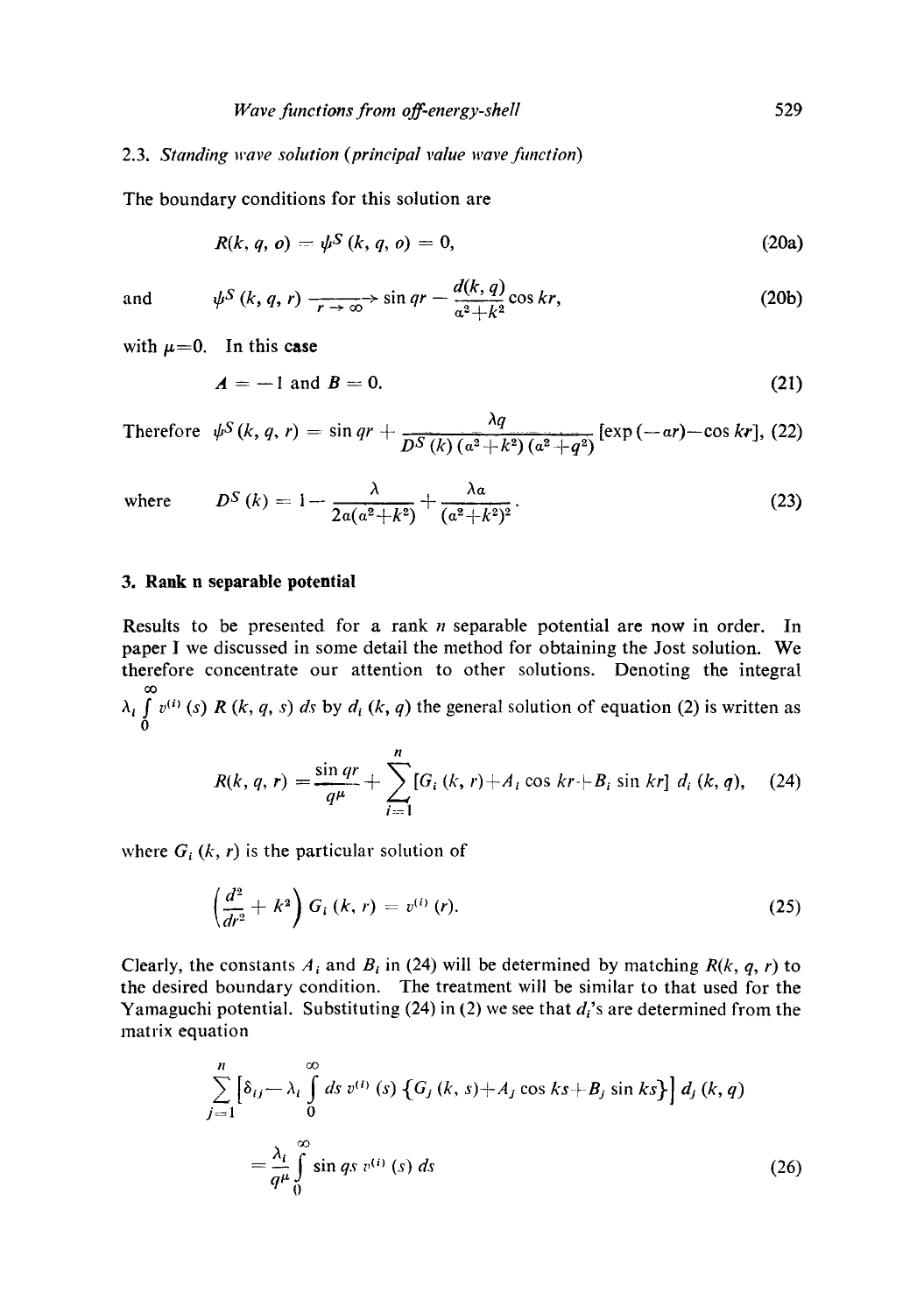# **4. Mongan case IV potential**

Specialising equations (24) to (26) to the rank two case, the results for  $\psi^P$ ,  $\phi$  and  $\psi^S$ can be obtained rather straightforwardly for the Mongan potential (Mongan 1968, 1969)

$$
V(r, r') = \lambda_1 \exp \left[ -a_1(r+r') \right] + \lambda_2 \exp \left[ -a_2(r+r') \right]. \tag{27}
$$

We now obtain the following physical, regular and standing wave solutions in (28) to (30) respectively.

$$
\psi^{P}(k, q, r) = \sin qr + \frac{1}{D^{P}(k)} [Q_{1}(k, q) \exp (-a_{1} r) + Q_{2}(k, q)]
$$
  
exp (-a<sub>2</sub> r) - Q<sub>3</sub>(k, q) exp (ikr)]. (28)

$$
\phi(k, q, r) = \frac{\sin qr}{q} + \frac{1}{kD^R(k)} [R_1(k, q) \sin kr - R_2(k, q) \cos kr + R_3(k, q) \exp (-a_1r) + R_4(k, q) \exp (-a_2 r)].
$$
\n(29)

$$
\psi^S(k, q, r) = \sin qr - \frac{1}{D^S(k)} [W_3(k, q) \cos kr - W_1(k, q) \exp(-a_1 r)
$$

$$
-W_2(k, q) \exp(-a_2 r)].
$$
\n(30)

In equations (28) to (30)  $Q_i$ ,  $R_i$  and  $W_i$  are given by

$$
Q_1(k, q) = \frac{\lambda_1 q}{(a_1^2 + k^2) (a_1^2 + q^2)} \left[ 1 + \frac{\lambda_2 (a_2^2 - k^2)}{2 a_2 (a_2^2 + k^2)^2} + \frac{i \lambda_2 k}{(a_2^2 + k^2)^2} \right]
$$

$$
- \frac{\lambda_1 \lambda_2 q}{(a_1^2 + k^2)^2 (a_2^2 + k^2) (a_2^2 + q^2)} \left[ \frac{a_1 a_2 - k^2}{a_1 + a_2} + ik \right], \tag{31a}
$$

$$
Q_2(k,q) = \frac{\lambda_2 q}{(a_2^2 + k^2)(a_2^2 + q^2)} \left[ 1 + \frac{\lambda_1 (a_1^2 - k^2)}{2a_1(a_1^2 + k^2)^2} + \frac{i\lambda_1 k}{(a_1^2 + k^2)^2} \right]
$$

$$
- \frac{\lambda_1 \lambda_2 q}{(a_1^2 + k^2)(a_1^2 + q^2)(a_2^2 + k^2)} \left[ \frac{a_1 a_2 - k^2}{a_1 + a_2} + ik \right],
$$
(31b)

and

$$
Q_3(k, q) = Q_1(k, q) + Q_2(k, q), \qquad (31c)
$$

$$
R_1(k, q) = \frac{a_1}{k} R_3 (k, q + \frac{a_2}{k} R_4(k, q), \qquad (32a)
$$

$$
R_2(k, q) = R_3(k, q) + R_4(k, q), \qquad (32b)
$$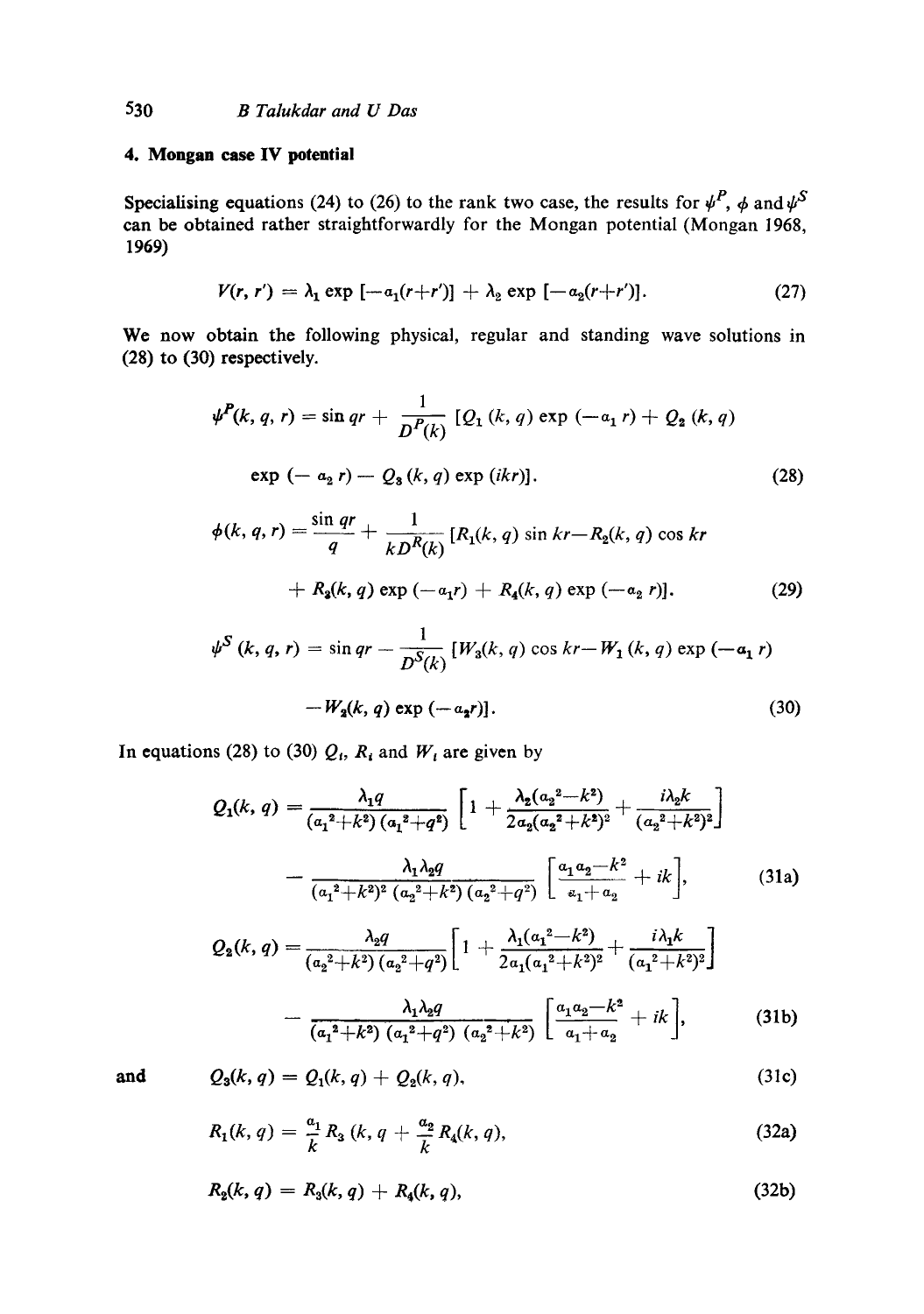with 
$$
R_3(k, q) = \frac{\lambda_1 k}{a_1^2 + k^2} \left[ \frac{1}{a_1^2 + q^2} - \frac{\lambda_2}{2a_2(a_1^2 + q^2)(a_2^2 + k^2)} + \frac{\lambda_2}{(a_1 + a_2)(a_1^2 + k^2)(a_2^2 + q^2)} \right],
$$
 (32c)

$$
R_4(k, q) = \frac{\lambda_2 k}{a_2^2 + k^2} \left[ \frac{1}{a_2^2 + q^2} - \frac{\lambda_1}{2a_1(a_1^2 + k^2)(a_2^2 + q^2)} + \frac{\lambda_1}{(a_1 + a_2)(a_1^2 + q^2)(a_2^2 + k^2)} \right].
$$
\n(32d)

$$
W_1(k,q) = \frac{\lambda_1 q}{(a_1^2 + k^2) (a_1^2 + q^2)} \left[ 1 + \frac{\lambda_2 (a_2^2 - k^2)}{2 a_2 (a_2^2 + k^2)^2} \right] - \frac{\lambda_1 \lambda_2 q (a_1 a_2 - k^2)}{(a_1 + a_2) (a_1^2 + k^2)^2 (a_2^2 + k^2) (a_2^2 + q^2)},
$$
\n(33a)

$$
W_2(k,q) = \frac{\lambda_2 q}{(a_2^2 + k^2)(a_2^2 + q^2)} \left[ 1 + \frac{\lambda_1 (a_1^2 - k^2)}{2a_1(a_1^2 + k^2)^2} \right] - \frac{\lambda_1 \lambda_2 q(a_1 a_2 - k^2)}{(a_1 + a_2)(a_1^2 + k^2)(a_1^2 + q^2)(a_2^2 + k^2)^2},
$$
\n(33b)

and 
$$
W_3(k, q) = W_1(k, q) + W_2(k, q).
$$
 (33c)

The Fredholm determinant  $D<sup>R</sup>(k)$  associated with the regular solution is equal to the Fredholm determinant *D(k)* for the Jost solution given in paper I. Expressions for  $D<sup>P</sup>(k)$  and  $D<sup>S</sup>(k)$  are given by

$$
D^{P}(k) = D(k) + R(k) + iI(k),
$$
\n(34a)

with 
$$
R(k) = \frac{\lambda_1 a_1}{(a_1^2 + k^2)^2} + \frac{\lambda_2 a_2}{(a_2^2 + k^2)^2} - \frac{\lambda_1 \lambda_2 k^2 (a_1 - a_2)^2}{2a_1 a_2 (a_1^2 + k^2)^2 (a_2^2 + k^2)^2},
$$
 (34b)

and 
$$
I(k) = \frac{\lambda_1 k}{(a_1^2 + k^2)^2} + \frac{\lambda_2 k}{(a_2^2 + k^2)^2} + \frac{\lambda_1 \lambda_2 k (a_1 - a_2)^2 (a_1 a_2 - k^2)}{2a_1 a_2 (a_1 + a_2) (a_1^2 + k^2)^2 (a_2^2 + k^2)^2}.
$$
\n(34c)

$$
D^S(k) = D(k) + R(k). \tag{35}
$$

Based on Gordon's method we have presented in this paper a straightforward approach to calculate wave functions which occur in the theory of  $T$  and  $K$  matrices. These wave functions could also be obtained by using standard Green's function techniques (Talukdar *et a11979b).* In this ease there would appear Volterra integrals which tend to complicate the calculation by at least an order of magnitude, Because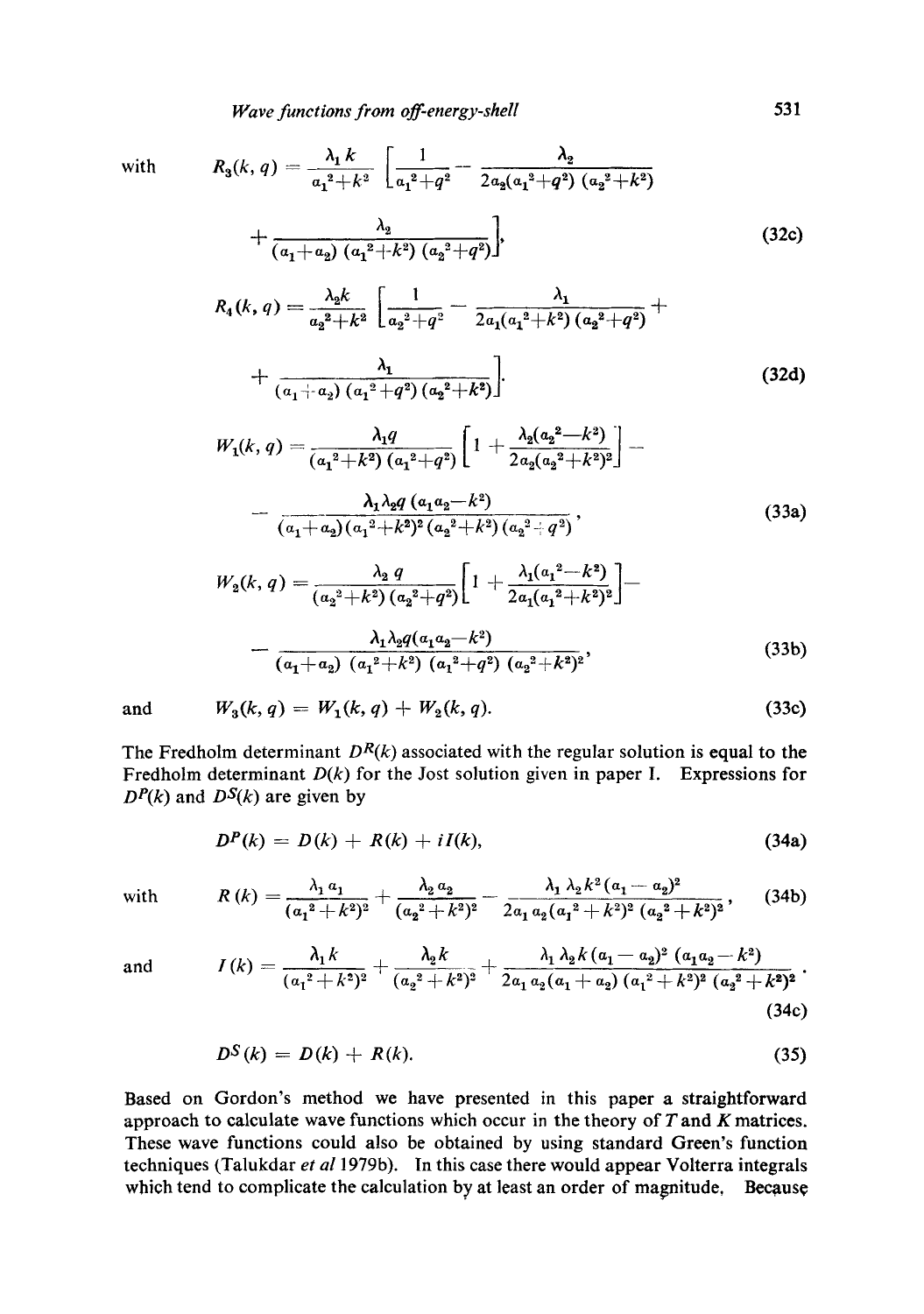of its simplicity, the method presented here will be particularly suitable to deal with separable potential of rank higher than two, which are often used to describe the nucleon-nucleon potential more realistically.

In the theory of local potentials  $\psi^P$ ,  $\phi$  and  $\psi^S$  are expressed in terms of Jost solutions as

$$
\psi^{P}(k, q, r) = \frac{1}{2i} [f(k, q, r) - f(k, -q, r)]
$$
  
\n
$$
-\frac{1}{2i} \frac{f(k, q) - f(k, -q)}{f(k)} f(k, r),
$$
  
\n
$$
\phi(k, q, r) = \frac{1}{2iq} \Big[ \{f(k, q, r) - f(k, -q, r)\} + \{f(-k) - 1
$$
  
\n
$$
+\frac{f(k, -q) - f(-k)}{f(k)} \} f(k, r) - \{f(k) - 1
$$
  
\n
$$
+\frac{f(k, q) - f(k)}{f(-k)} \} f(-k, r) \Big],
$$
\n(37)

and 
$$
\psi^S(k, q, r) = \frac{1}{2i} [f(k, q, r) - f(k, -q, r)]
$$

 $\overline{a}$ 

$$
-\frac{1}{2i}\frac{f(k,q)-f(k,-q)}{f(k)+f(-k)}[f(k,r)+f(-k,r)].
$$
\n(38)

In these equations, functions appearing in the right hand side have been obtained in paper 1 for the Mongan Case IV potential. Using the appropriate Jost solutions and Jost functions in equations (36) to (38) we find that the results agree with those in (28) to (30). Thus we venture to suggest that, despite nonlocal effects tend to obscure the intuitive meaning of the extrapolation procedure, the results of Fuda and Whiting (1973), Warke and Srivastava (1977) and of Talukdar *et al* (1977) are valid in general.

#### **5. Conclusion**

Based on the original conjecture of Gordon (1970) and its subsequent generalisation by Talukdar *et* al(1979a), we have derived a straightforward method for constructing off-shell solutions useful in three-particle scattering. For example, relations for the wave functions can be used to derive expressions for off-shell  $T$  and  $K$  matrices (Talukdar *et al* 1977) in terms of appropriate Jost functions, Fredholm determinants and transforms of the form factors of the potential. The results for most of the separable nonlocal potential cited in the literature will be characterised by elementary transcendental functions.